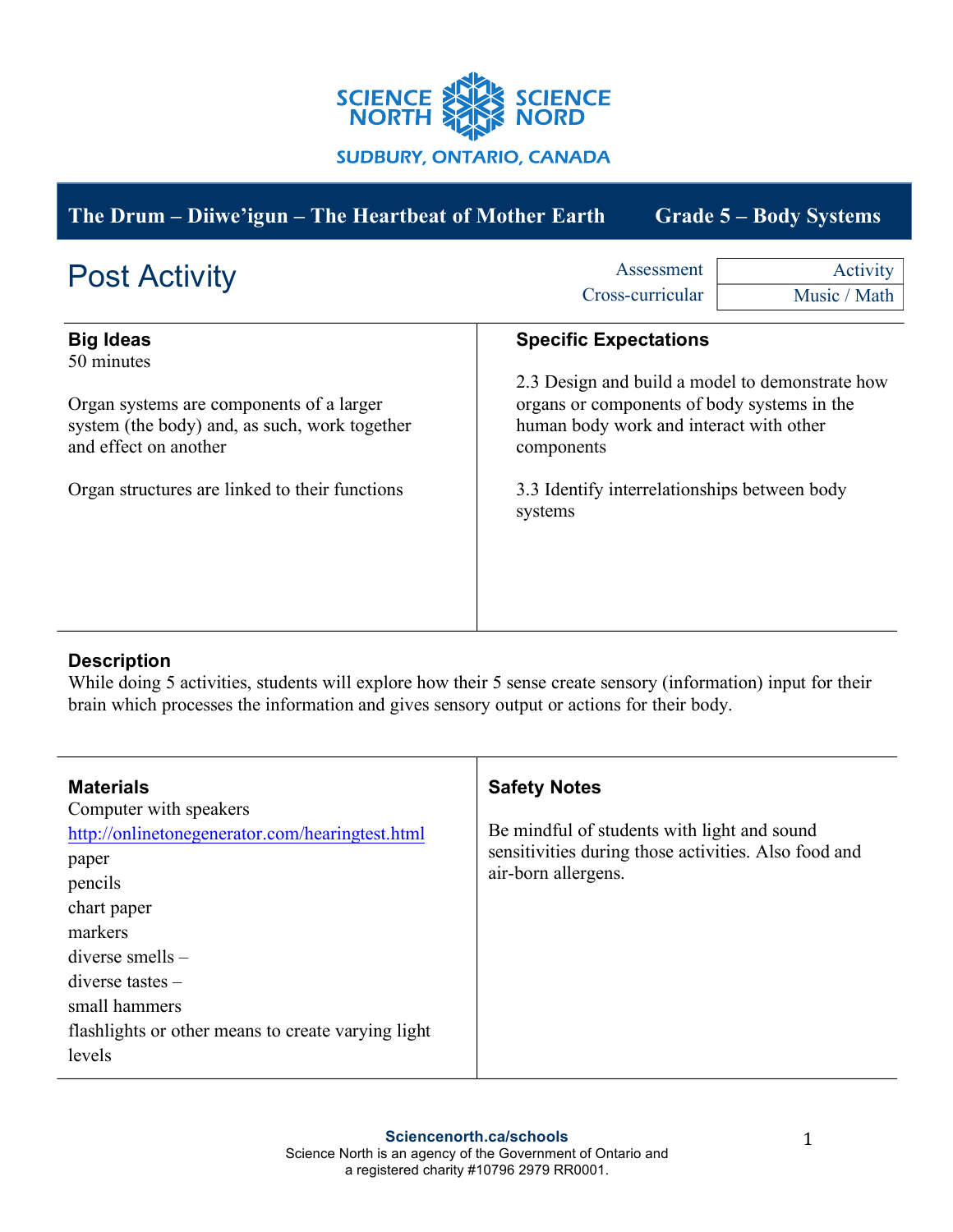#### **Introduction**

- 1. Students will have learnt about the 5 senses and the sensory input/output system that is our nervous system.
- 2. Talk with the students about what types of information our bodies receive every day? What information comes from inside our bodies (huger, thirst, hot, cold)? What information comes from outside our bodies (light, sound, touch, taste, smell)?
- 3. Remind students about the input output relationship we explored in the planetarium show. Ask them if they know of any other ones?

## **Action**

Exploring Sensory input output relationships in the human body

Group Introduction – 10 min

Students will explore a sensory input output relationship from each of the 5 senses.

There will be one activity done as a class – hearing. The other 4 will be stations the students can explore. They will need to read the instructions, form a hypothesis, do the experiment, record the results and discuss their findings for each station. This can be done on chart paper or on work sheets at the teacher's discretion.

Group hearing test – Make sure you have a good set of working speakers that the whole class can clearly hear.

Have all the students raise their hands, start the tone player on this web page http://onlinetonegenerator.com/hearingtest.html -

Have students put their hands down when they can no longer hear the tone. Make note that not everyone hears the same frequencies.

Do the test a second time giving each student a small piece of paper or cue card, have the students note on the card the number shown on the screen when they could no longer hear the tone playing.

Connection to math – have the students add their information to a graph.

#### Stations – 40 min

The students will have about 10 minutes at each station to explore their different senses and learn how their nervous system relays information.

For each station have the students make a hypothesis or predictions based on what they know. Do the activity or experiment and record the results. Make sure to record the results on chart paper at each station or use a work sheet for each student, as they go from station to station.

#### Station 1: Muscle reflex

Using a gentle bop, the students will check the reflex in their knees. They will see how high their foot kicks compared to other students. This is a station where having a teacher or other adult helper present would be beneficial.